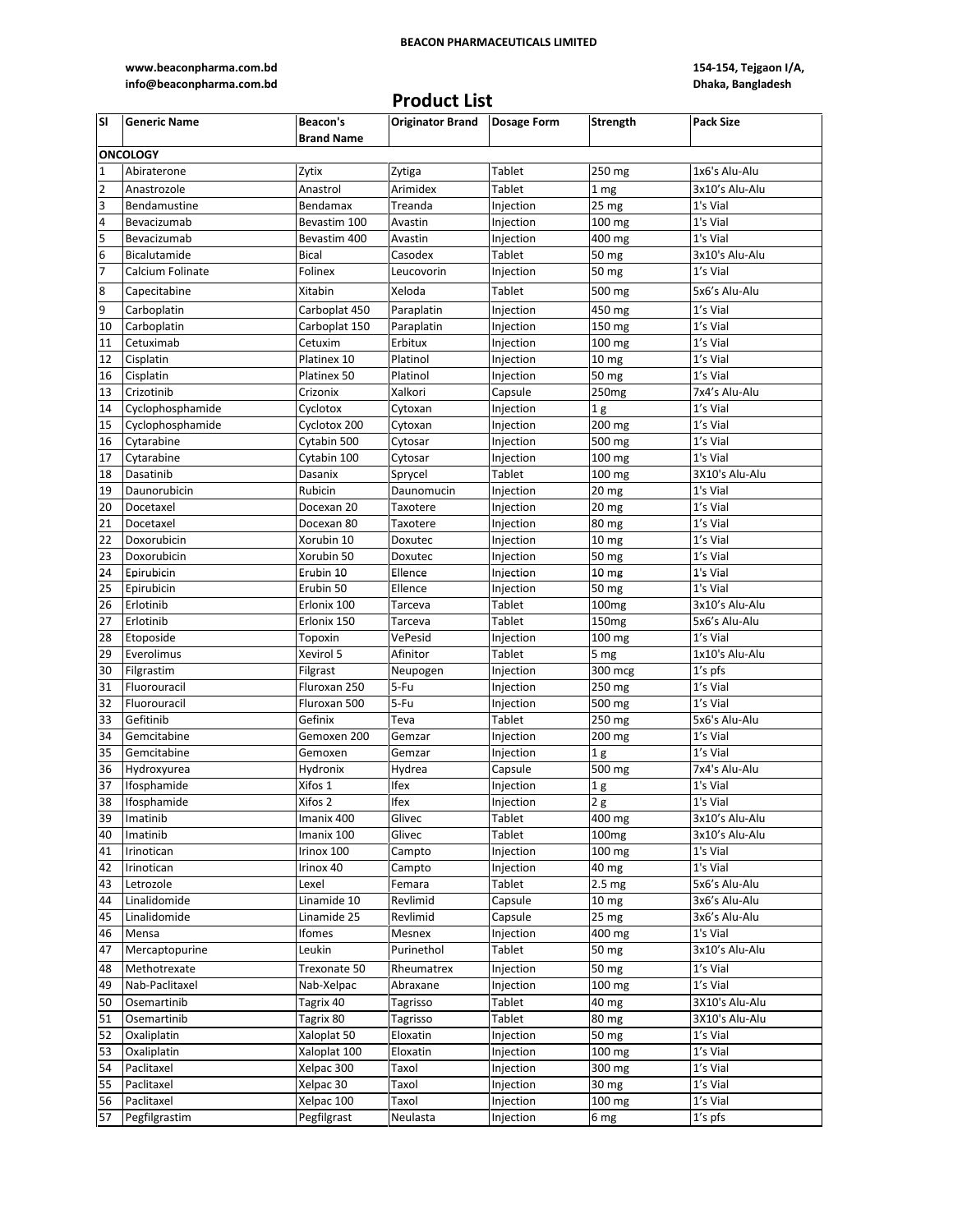### **www.beaconpharma.com.bd info@beaconpharma.com.bd**

## **154-154, Tejgaon I/A, Dhaka, Bangladesh**

|           |                            |                               | <b>Product List</b>            |                 |                    |                    |
|-----------|----------------------------|-------------------------------|--------------------------------|-----------------|--------------------|--------------------|
| <b>SI</b> | <b>Generic Name</b>        | Beacon's<br><b>Brand Name</b> | Originator Brand   Dosage Form |                 | Strength           | Pack Size          |
| 58        | Pemetrexed                 | Pemetrex                      | Alimta                         | Injection       | 100 mg             | 1's Vial           |
| 59        | Rituximab                  | Rituxim 100                   | Mebthera                       | Injection       | 100 mg             | 1's Vial           |
| 60        | Rituximab                  | Rituxim 500                   | Mebthera                       | Injection       | 500 mg             | 1's Vial           |
| 61        | Sorafinib                  | Soranix                       | Nexaver                        | Tablet          | 200 mg             | 3x10's Alu-Alu     |
| 62        | Sunitinib                  | Sunitix                       | Sutent                         | Capsule         | 50 mg              | 1x6's Alu-Alu      |
| 63        | Tamoxifen                  | Tamolex 10                    | Nolvadex                       | Tablet          | 10 <sub>mg</sub>   | 3x10's Alu-Alu     |
| 64        | Tamoxifen                  | Tamolex 20                    | Nolvadex                       | Tablet          | 20 mg              | 3x10's Alu-Alu     |
| 65        | Temozolomide               | Temonix 100                   | Temodar                        | Capsule         | 100 mg             | 1x6's Alu-Alu      |
| 66        | Temozolomide               | Anastrol                      | Temodar                        | Capsule         | 250 mg             | 1x4's Alu-Alu      |
| 67        | Trastuzumab                | Trastunix                     | Herceptin                      | Injection       | 440 mg             | 1's Vial           |
| 68        | Vincristine                | Criston 2                     | Oncovin                        |                 |                    | 1's Vial           |
|           |                            |                               |                                | Injection       | 2 mg               |                    |
| 69        | Zoledronic Acid            | Xoleron                       | Xometa                         | Injection       | 4 mg               | 1's vial           |
|           | <b>ANTI-VIRALS</b>         |                               |                                |                 |                    |                    |
| 70        | Acyclovir                  | Xovir                         | Zovirax                        | Injection       | 250 <sub>mg</sub>  | 1's Vial           |
| 71        | Acyclovir                  | Xovir                         | Zovirax                        | Injection       | 500mg              | 1's Vial           |
| 72        | Entecavir                  | Caviral                       | Baraclude                      | Tablet          | 0.5 <sub>mg</sub>  | 1x10's Alu-Alu     |
| 73        | Tenofovir                  | Becovir                       | Viread                         | Tablet          | 300 <sub>mg</sub>  | 1x8's Alu-Alu      |
| 74        | Ribavirin                  | Copeg                         | Rebetol                        | Capsule         | 200 <sub>mg</sub>  | 2x10's Alu-Alu     |
| 75        | Sofosbuvir                 | Soforal                       | Sovaldi                        | Tablet          | 400 mg             | 1x8's Alu-Alu      |
| 76        | Daclatasvir                | Daclavir                      | Daklinza                       | Tablet          | $60 \text{ mg}$    | 1x10's Alu-Alu     |
| 77        | Daclatasvir+Sofosbuvir     | Darvoni                       |                                | Tablet          | 60 mg + 400 mg     | 1x6's Alu-Alu      |
| 78        | Sofosbuvir+Velpatasvir     | Sofosvel                      | Epclusa                        | Tablet          | $400$ mg + 100 mg  | 1x6's Alu-Alu      |
|           |                            |                               |                                |                 |                    |                    |
|           | <b>BIOTECH</b>             |                               |                                |                 |                    |                    |
| 79        | Erythropoetin              | Eposis 2000                   | Epogen                         | Injection       | 2000 IU            | 1's pfs            |
| 80        | Erythropoetin              | Eposis 3000                   | Epogen                         | Injection       | 3000 IU            | $1's$ pfs          |
| 81        | Erythropoetin              | Eposis 5000                   | Epogen                         | Injection       | 5000 IU            | $1's$ pfs          |
| 82        | Peginterferon $\alpha$ 2a  | Pegin 135                     | Pegasys                        | Injection       | 135 mcg            | $1's$ pfs          |
| 83        | Sofosbuvir+ Velpatasvir    | Sofosvel                      | Epclusa                        | Tablet          | 400mg+100mg        | 1x6's Alu-Alu      |
| 84        | Peginterferon $\alpha$ 2a  | Pegin                         | Pegasys                        | Injection       | 180 mcg            | 1's pfs            |
| 85        | Streptokinase              | Eptase                        | Streptase                      | Injection       | 1.5 mill IU        | 1's vial           |
| 86        | Urokinase                  | Uronase                       | Syner-KINASE                   | Injection       | $0.5$ mill IU      | 1's vial           |
|           | <b>ANTI-INFECTIVES</b>     |                               |                                |                 |                    |                    |
| 87        | Azithromycin               | Simpli-3                      | Zithromax                      | Tablet          | 500 mg             | 1x8's Alu-Alu      |
| 88        | Azithromycin               | Simpli-3                      | Zithromax                      | Injection       | 500 mg             | 1's Vial+diluent   |
| 89        | Azithromycin               | Simpli-3                      | Zithromax                      | Powder for Sus. | 200 mg/5 ml        | 35ml Glass Bottle  |
|           |                            |                               |                                |                 | 200 mg/5 ml        |                    |
| 90        | Azithromycin               | Simpli-3                      | Zithromax                      | Powder for Sus. |                    | 20ml Glass Bottle  |
| 91        | Azithromycin               | Simpli-3                      | Zithromax                      | Powder for Sus. | 200 mg/5 ml        | 50ml Glass Bottle  |
| 92        | Cefixime                   | Starcef                       | Suprax                         | Capsule         | 200 <sub>mg</sub>  | 2x4's Alu-Alu      |
| 93        | Cefixime                   | Starcef                       | Suprax                         | Powder for Sus  | 100mg / 5ml        | 50ml Glass Bottle  |
| 94        | Cefpodoxime Proxetil       | Kidcef                        | Orelox                         | Powder for Sus. | 40 mg/5 ml         | 50ml Glass Bottle  |
| 95        | Ceftriaxone                | Traxef                        | Rocephin                       | Injection       | 1g                 | 1's Vial+diluent   |
| 96        | Cefuroxim Axetil           | Xefrim                        | Zinnat                         | Tablet          | 250 <sub>mg</sub>  | 1x10's Alu-Alu     |
| 97        | Cefuroxim Axetil           | Xefrim 500                    | Zinnat                         | Tablet          | 500 <sub>mg</sub>  | 5x6's Alu-Alu      |
| 98        | Cefuroxim Axetil           | Xefrim                        | Zinnat                         | Powder for Sus. | 125mg/5ml          | 70ml Glass Bottle  |
| 99        | Ciprofloxacin              | Xbac                          | Cipro                          | Powder for Sus. | 500 mg             | 3x10's Alu-PVC     |
| 100       | Ciprofloxacin              | Xbac                          | Cipro                          | Powder for Sus. | 250 mg/5 ml        | 60ml Glass Bottle  |
|           |                            |                               |                                |                 |                    |                    |
| 101       | Ciprofloxacin              | Xbac IV                       | Cipro                          | Infusion        | 200 mg/100 ml      | 100ml Glass Bottle |
| 102       | Gemifloxacin               | Gemif                         | Factive                        | Tablet          | 320 mg             | 1x8's Alu-Alu      |
| 103       | Levofloxacin               | Quixin                        | Levaquin                       | Tablet          | 500 mg             | 3x10's Alu-PVC     |
|           | 104 Meropenem              | Merocon 500                   | Merrem                         | Injection       | 500 <sub>mg</sub>  | $1's$ vial + WFI   |
|           | 105 Meropenem              | Merocon                       | Merrem                         | Injection       | 1000 <sub>mg</sub> | $1's$ vial + WFI   |
|           | ANTI-FUNGAL/ANTI-PROTOZOAL |                               |                                |                 |                    |                    |
|           | 106 Amphotericin B         | Tericin                       | Fungizone                      | Injection       | 50 <sub>mg</sub>   | 1's Vial+WFI       |
|           | 107 Fluconazole            | Xeroder                       | Diflucon                       | Capsule         | 50 <sub>mg</sub>   | 5x6's Alu-Alu      |
|           | 108 Fluconazole            | Xeroder                       | Diflucon                       | Capsule         | 150 <sub>mg</sub>  | 1x8's Alu-Alu      |
|           | 109 Fluconazole            | Xeroder IV                    | Diflucon                       | Infusion        | 200mg/100ml        | 1's Glass Bottle   |
|           | 110 Tinidazole             | Tinizol-DS                    | Fasigyn                        | Tablet          | 1 <sub>g</sub>     | 5x10's Alu-Alu     |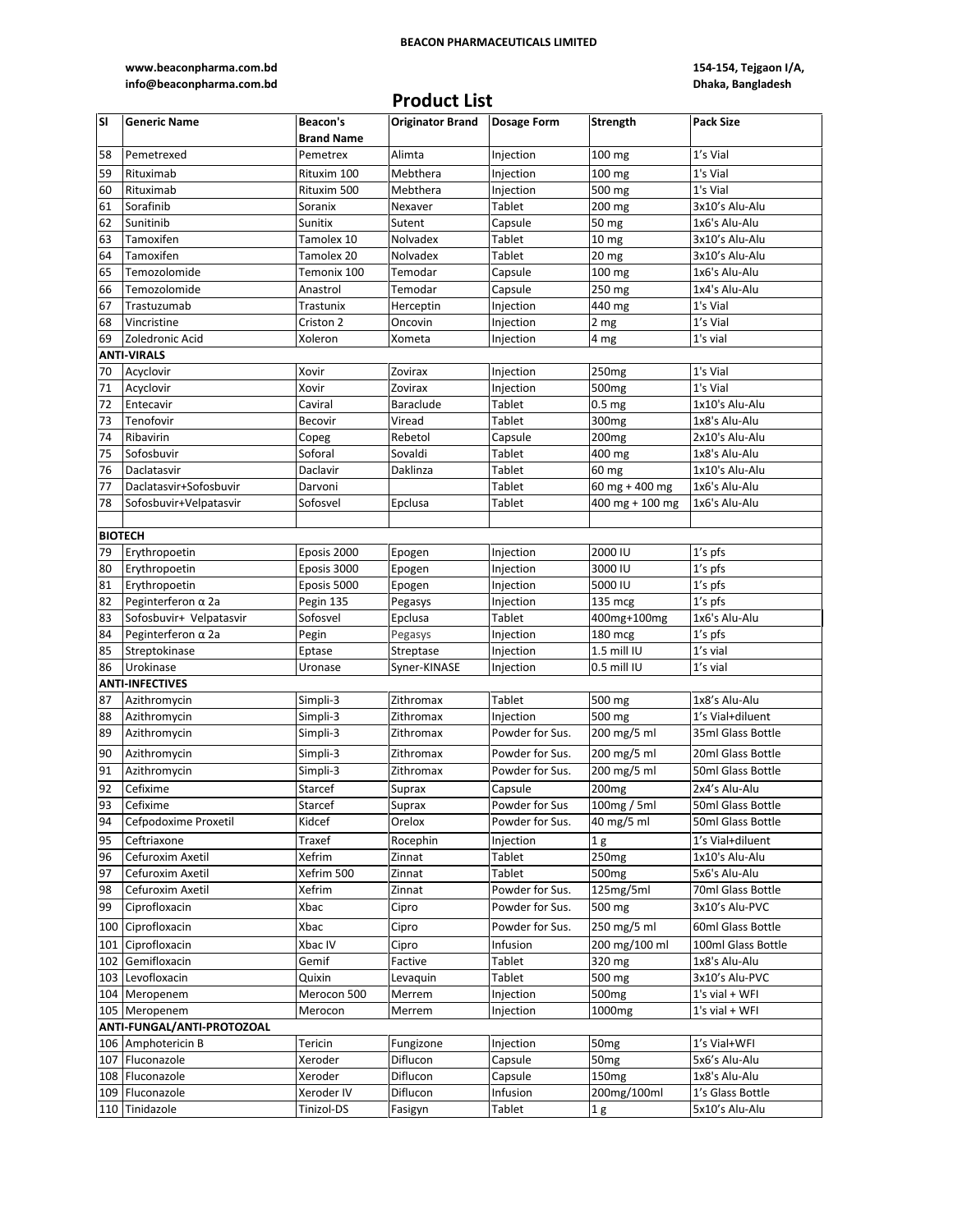### **www.beaconpharma.com.bd info@beaconpharma.com.bd**

## **154-154, Tejgaon I/A, Dhaka, Bangladesh**

# **Product List**

| <b>SI</b> | <b>Generic Name</b>                         | Beacon's          | <b>Originator Brand</b> | Dosage Form         | Strength                         | <b>Pack Size</b>  |
|-----------|---------------------------------------------|-------------------|-------------------------|---------------------|----------------------------------|-------------------|
|           |                                             | <b>Brand Name</b> |                         |                     |                                  |                   |
|           | <b>ANTI-ULCERANT</b>                        |                   |                         |                     |                                  |                   |
| 111       | Esomeprazole                                | Esoprex 20        | Nexium                  | Capsule             | 20 mg                            | 7x8's Alu-Alu     |
| 112       | Esomeprazole                                | Esoprex 40        | Nexium                  | Capsule             | 40 mg                            | 5x8's Alu-Alu     |
|           | 113 Esomeprazole                            | <b>Esoprex IV</b> | Nexium                  | Injection           | 40 mg                            | 1's Alu-PVDC      |
|           | 114 Omeprazole                              | Xelopes           | Losec                   | Capsule             | 20 <sub>mg</sub>                 | 15x8's Alu-Alu    |
| 115       | Omeprazole                                  | Xelopes 40        | Losec                   | Capsule             | 40 mg                            | 10x8's Alu-Alu    |
| 116       | Omeprazole                                  | Xelopes IV        | Losec                   | Injection           | 40 mg                            | 1's Alu-PVDC      |
| 117       | Pantoprazole                                | Protoloc 20       | Protonix                | Tablet              | 20 <sub>mg</sub>                 | 5x10's Alu-Alu    |
| 118       | Pantoprazole                                | Protoloc 40       | Protonix                | Tablet              | 40 mg                            | 5x10's Alu-Alu    |
|           | 119 Rabeprazole                             | Rabepes           | Acephex                 | Tablet              | 20 mg                            | 5x10's Alu-Alu    |
|           | CARDIOVASCULAR PREPARATION                  |                   |                         |                     |                                  |                   |
|           | 120 Amlodipine                              | Amlowide          | Norvasc                 | Tablet              | 5 mg                             | 5x10's Alu-Alu    |
|           | 121 Amlodipine+Atenolol                     | Amlocom           | <b>Adipin Plus</b>      | Tablet              | $5$ mg + $50$ mg                 | 5x10's Alu-Alu    |
|           | 122 Amlodipine+Atorvastatin                 | Amovast           | Caduet                  | Tablet              | 5 mg + 20 mg                     | 2x10's Alu-Alu    |
|           | 123 Amlodipine+ Benazepril                  | Anastrol          | Lotrel                  | Tablet              | $5$ mg + 10 mg                   | 5x10's Alu-PVC    |
|           | 124 Aspirin + Clopidogrel                   | Combiplat         | Plavix                  | Tablet              | 75 mg + 75 mg                    | 3x10's Alu-Alu    |
| 125       | Atorvastatin                                | Xerova 10         | Lipitor                 | Tablet              | 10 <sub>mg</sub>                 | 3x10's Alu-Alu    |
| 126       | Atorvastatin                                | Xerova 20         | Lipitor                 | Tablet              | 20 <sub>mg</sub>                 | 2x10's Alu-Alu    |
| 127       | <b>Enoxaparin Sodium</b>                    | Eparin 60         | Clexane                 | <b>PFS</b>          | 60 mg / 0.6 ml                   | 1's               |
|           | 128 Furosemide+Spironolactone               | <b>Furo Plus</b>  | Lasix                   | Tablet              | $20$ mg + 50 mg                  | 3x10'sAlu-Alu     |
| 129       | <b>Heparin Sodium</b>                       | Heparon           | Heparin                 | Injection           | 25000 IU/5ml                     | 1's vial          |
|           | Losartan+Hydrochlorothiazide                | Cardisan Plus     |                         | Tablet              |                                  | 3x10's Alu-PVC    |
| 130       |                                             |                   | Hyzaar                  |                     | 50mg+12.50 mg                    |                   |
| 131       | Losartan Potassium                          | Cardisan          | Cozaar                  | Tablet              | 50 mg                            | 3x10's Alu-PVC    |
|           | 132 Prasugrel                               | Prasulet          | Effient                 | Tablet              | 5 mg                             | 3x10's Alu-Alu    |
|           | 133 Prasugrel                               | Prasulet          | Effient                 | Tablet              | 10 <sub>mg</sub>                 | 3x10's Alu-Alu    |
|           | ANTI-INFLAMMATORY & ANTI-RHEUMATICS         |                   |                         |                     |                                  |                   |
| 134       | Aceclofenac                                 | Acebid            | Preservix               | Tablet              | $100 \text{ mg}$                 | 5x10's Alu-PVC    |
|           | 135 Etoricoxib                              | Coxitor 60        | Arcoxia                 | Tablet              | 60 mg                            | 3x10's Alu-PVC    |
|           | 136 Etoricoxib                              | Coxitor 90        | Arcoxia                 | Tablet              | 90 mg                            | 2x10's Alu-PVC    |
|           | 137 Ketorolac Tromethamine                  | Acupain           | Toradol                 | Tablet              | 10 <sub>mg</sub>                 | 3x10's Alu-Alu    |
|           | 138 Ketorolac Tromethamine                  | Acupain           | Toradol                 | Injection           | 30 mg/ 1 ml                      | 1's Alu-PVDC      |
|           | 139 Tenoxicam                               | Tenoflex          | Mobiflex                | Tablet              | 20 mg                            | 3x10's Alu-PVC    |
| 140       | Tolfenamic Acid                             | Migratol          | Clotam Rapid            | Tablet              | 200 mg                           | 3x10's Alu-PVC    |
|           | <b>ANTI-ASTHMATIC &amp; CORTICO STEROID</b> |                   |                         |                     |                                  |                   |
|           | 141 Deflazacort                             | Xalcort           | Calcort                 | Tablet              | 6 mg                             | 3x10's Alu-PVC    |
| 142       | Doxophylline                                | Doxoven           |                         | Tablet              | 400 <sub>mg</sub>                | 3x10's Alu-PVC    |
| 143       | Montelukast                                 | Amekast 4         | Singulair               | Tablet              | 4 mg                             | 3x10's Alu-Alu    |
|           | 144 Montelukast                             | Amekast 5         | Singulair               | Tablet              | 5 mg                             | 3x10's Alu-Alu    |
|           | 145 Montelukast                             | Amekast 10        | Singulair               | Tablet              | $10 \text{ mg}$                  | 2x10's Alu-Alu    |
|           | 146 Roflumilast                             | Roflast           | Daxas                   | Tablet              | 500 mcg                          | 3x10's Alu-PVC    |
|           | VITAMIN, MINERALS & SUPPLIMENT              |                   |                         |                     |                                  |                   |
|           | 147 Vitamin A-Z                             | Allion            | Centrum                 | Tablet              | ----                             | 30's HDPE Bottle  |
|           | 148 Calcitriol                              | Liquical          | Rocaltrol               | LHGC                | $0.25$ mcg                       | 3x10's Alu-PVC    |
|           | 149 Calcium                                 | Protebon          | Sandocal                | Tablet              | 500 mg                           | 30's HDPE Bottle  |
|           | 150 Calcium + Vit D3                        | Protebon D        | Caltrate plus D         | Tablet              | 500 mg + 200 IU                  | 30's HDPE Bottle  |
|           | 151 Calcium + Vit D3                        | Protebon D        | Caltrate plus D         | Tablet              | 500 mg + 200 IU                  | 15's HDPE Bottle  |
|           | 152 Calcium Orotate                         | Protebon P        |                         | Tablet              | 400mg                            | 30's HDPE Bottle  |
|           | 153 Calcium+VitaminD3+ Minerals             | Protebon M        | Sandocal                | Tablet              | ----                             | 30's HDPE Bottle  |
|           | 154 Co-enzyme                               | CO Q              | Coenzyme Q10            | Capsule             | 30 <sub>mg</sub>                 | 3x8's Alu-Alu     |
|           | 155 Co-enzyme                               | CO Q              | Coenzyme Q10            | Capsule             | 60 <sub>mg</sub>                 | 3x10's Alu-Alu    |
|           | 156 Paricalcitol                            | Pericon 1         | Zemplar                 | LHGC                | 1 mcg                            | 1x10's Alu-PVC    |
|           | 157 Paricalcitol                            | Pericon 2         | Zemplar                 | LHGC                |                                  | 1x10's Alu-PVC    |
|           | 158 Vit.B1+Vit.B6+Vit.B12                   | Rejubion          | Neurobion               | Tablet              | 2 mcg<br>100 mg + 200 mg +       | 30's HDPE Bottle  |
| 159       | Vit.B1+Vit.B6+Vit.B12                       | Rejubion          |                         |                     | 100 mg + 100 mg + 1x5's Alu-PVDC |                   |
|           | 160 Vitamin B6                              | Sixvit            | Neurobion               | Injection<br>Tablet |                                  | 10x10's Alu-PVDC  |
| 161       | Multivitamin + Cod Liver Oil                | Dorakid           |                         |                     | 20 <sub>mg</sub>                 | 100 ml pet bottle |
|           | 162 Vitamin E                               | Liqu-E (Bottle)   |                         | Syrup<br>LHGC       | 200 mg                           | 30's HDPE Bottle  |
|           |                                             |                   |                         |                     |                                  |                   |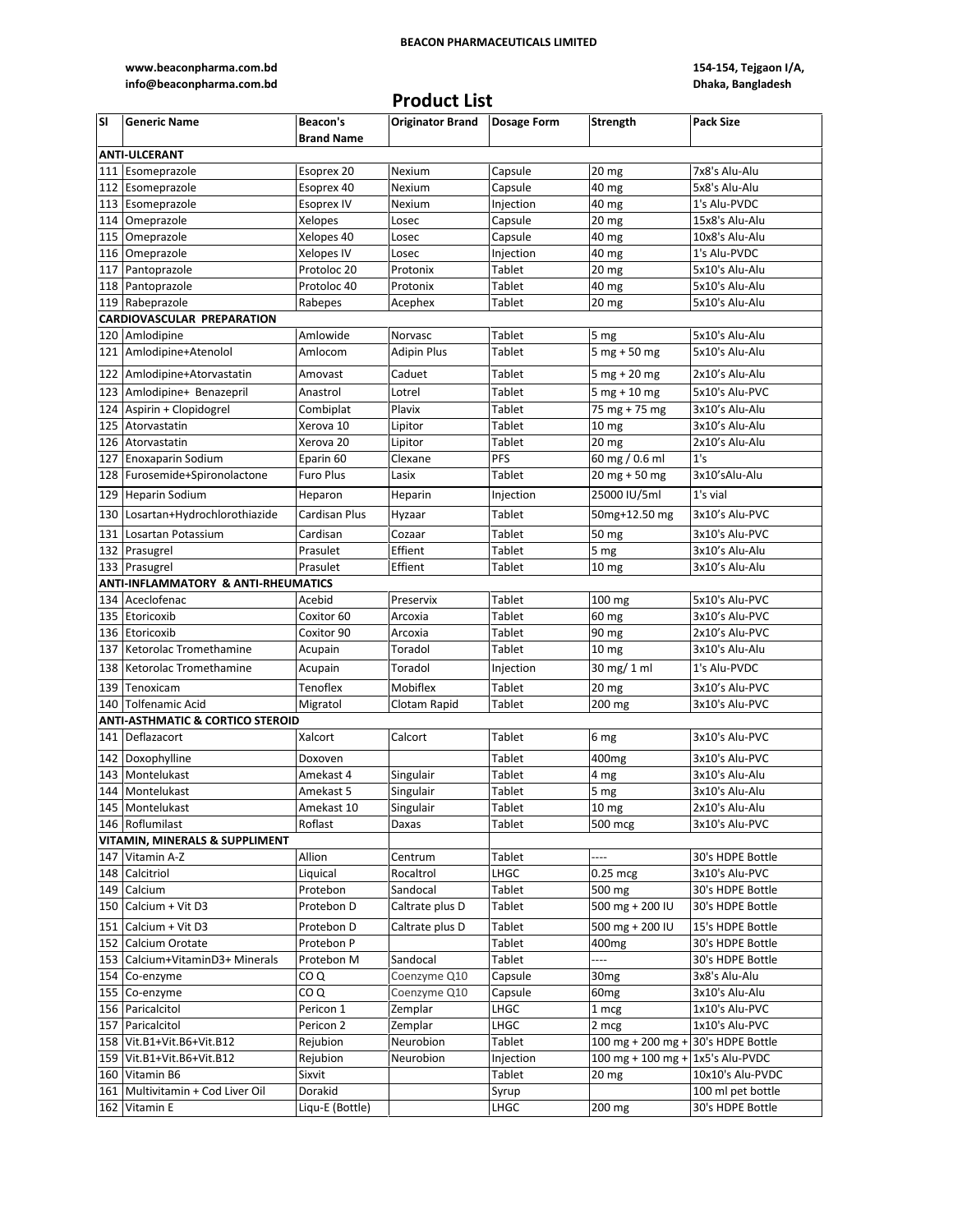**www.beaconpharma.com.bd info@beaconpharma.com.bd**

## **154-154, Tejgaon I/A, Dhaka, Bangladesh**

# **Product List**

| SI  | <b>Generic Name</b>                                           | Beacon's          | <b>Originator Brand</b> | <b>Dosage Form</b> | <b>Strength</b>                    | <b>Pack Size</b> |
|-----|---------------------------------------------------------------|-------------------|-------------------------|--------------------|------------------------------------|------------------|
|     |                                                               | <b>Brand Name</b> |                         |                    |                                    |                  |
|     | 163 Vitamin E                                                 | Liqu-E (Blister)  |                         | LHGC               | 200 mg                             | 5x10's Alu-PVC   |
|     | <b>ANALGESIC &amp; ANTIPYRETIC</b>                            |                   |                         |                    |                                    |                  |
|     | 164 Paracetamol                                               | Paraciv           | Aeknil                  | Injection          | 1000 mg/100 ml                     | 1's Bottle       |
| 165 | Paracetamol                                                   | Fap 500           | Tylenol                 | Tablet             | 500 mg                             | 20x10's Alu-PVDC |
|     | 166 Paracetamol                                               | Exceta            | Panadol Osteo           | Tablet             | 665 mg                             | 10x10's Alu-PVDC |
|     | 167 Paracetamol + Caffeine                                    | Fap Plus          | Anacin                  | Tablet             | 500 mg + 65 mg                     | 20x10's Alu-PVDC |
|     | 168 Tramadol Hydrochloride                                    | Xtrapel 100       | Maxitrum                | Injection          | 100 mg/ 2 ml                       | 1x5's Alu-PVDC   |
|     | 169 Tramadol Hydrochloride                                    | Xtrapel-SR        | Maxitrum                | Capsule            | 100 mg SR                          | 3x10's Alu-PVC   |
|     | 170 Tramadol Hydrochloride                                    | Xtrapel 50        | Maxitrum                | Capsule            | 50 mg SR                           | 2x10's Alu-PVC   |
|     | <b>CNS PREPARATION</b>                                        |                   |                         |                    |                                    |                  |
|     | 171 Agomelatin                                                | Agotin            | Valdoxan                | Tablet             | 10 <sub>mg</sub>                   | 3x10's Alu-PVC   |
|     | 172 Flupentixol+ Melitracen                                   | Xolitra           | Deanxit                 | Tablet             | $0.5$ mg+10 mg                     | 5x10's Alu-PVC   |
|     |                                                               |                   |                         |                    |                                    |                  |
|     | 173 Iloperidone                                               | Ilodon            | Fanapt                  | Tablet             | 2 mg                               | 5x10's Alu-PVC   |
|     | 174 Iloperidone                                               | Ilodon            | Fanapt                  | Tablet             | 6 mg                               | 5x10's Alu-PVC   |
|     | 175 Milnacipran                                               | Milran 50         | Savella                 | Tablet             | 50 mg                              | 2x10's Alu-PVC   |
|     | 176 Milnacipran                                               | Milran 12.5       | Savella                 | Tablet             | 12.5 mg                            | 5x10's Alu-PVC   |
|     | 177 Pregabalin                                                | Regab 25          | Lyrica                  | Capsule            | 25 mg                              | 2x10's Alu-PVC   |
|     | 178 Pregabalin                                                | Regab 50          | Lyrica                  | Capsule            | 50 mg                              | 2x10's Alu-PVC   |
|     | 179 Pregabalin                                                | Regab 75          | Lyrica                  | Capsule            | 75 mg                              | 2x10's Alu-PVC   |
|     | 180 Doxepin hydrochloride                                     | Slipaid           | Doxepin                 | <b>Tablet</b>      | 6mg                                | 3x10's Alu-PVC   |
|     | 181 Doxepin hydrochloride                                     | Slipaid           | Doxepin                 | <b>Tablet</b>      | 3mg                                | 3x10's Alu-PVC   |
|     | 182 Trihexyphenidyl HCl                                       | Hexinor           | Bexol                   | Tablet             | 2 mg                               | 5x10's Alu-Alu   |
|     | 183 Trihexyphenidyl HCl                                       | Anastrol          | Bexol                   | Tablet             | 5 mg                               | 5x10's Alu-Alu   |
|     | 184 Propantheline Bromide                                     | Prokind           | Pro Banthine            | Tablet             | 15 mg                              | 5x10's Alu-Alu   |
|     | <b>ANTI-PSYCHOTIC</b>                                         |                   |                         |                    |                                    |                  |
|     | 185 Olanzapine                                                | Olanor 5          | Zyprexa                 | Tablet             | $\overline{5}$ mg                  | 3x10's Alu-Alu   |
|     | 186 Olanzapine                                                | Olanor 10         | Zyprexa                 | Tablet             | 10 <sub>mg</sub>                   | 3x10's Alu-Alu   |
|     | <b>MUSCLE RELAXENT</b>                                        |                   |                         |                    |                                    |                  |
|     | 187 Baclofen                                                  | Flexibac 5        | Lioresal                | Tablet             | 5 mg                               | 5x10's Alu-PVC   |
|     | 188 Baclofen                                                  | Flexibac 10       | Lioresal                | Tablet             | 10 <sub>mg</sub>                   | 5x10's Alu-PVC   |
|     | 189 Baclofen                                                  | Flexibac 25       | Lioresal                | Tablet             | 25 <sub>mg</sub>                   | 2x10's Alu-PVC   |
|     | <b>ANTI-SPASMODIC + ANTIEMETIC</b>                            |                   |                         |                    |                                    |                  |
|     | 190 Peppermint Oil                                            | Liqumint          | Mintec                  | Capsule            | 0.2 ml eq to 180 mg 3x10's Alu-PVC |                  |
|     | 191 Alverine Citrate                                          | Spasverin         | Spasmonal               | Tablet             | 60 mg                              | 5x10's Alu-Alu   |
|     | 192 Lubiprostone                                              | Lubilax           | Amitiza                 | Capsule            | 8 mcg                              | 2x10's Alu-PVC   |
|     | 193 Lubiprostone                                              | Lubilax 24        | Amitiza                 | Capsule            | 24 mcg                             | 2x10's Alu-PVC   |
|     | 194 Mebeverine HCl                                            | Veripel SR        | Duspatalin              | Capsule            | 250 mg                             | 4x8's Alu-PVC    |
|     | 195 Meclizine HCl +Pyridoxine HCl                             | Xmec              | Emesafene               | Tablet             | $25$ mg + 50 mg                    | 5x10's Alu-Alu   |
| 196 | Palonosetron                                                  | Paloxi 0.25       | Aloxi                   | Injection          | $0.25$ mg                          | 1's ampoule      |
|     | 197 Palonosetron                                              | Paloxi            | Aloxi                   | Injection          | $0.075$ mg                         | 1's ampoule      |
|     | 198 Palonosetron                                              | Paloxi            | Aloxi                   | Tablet             | $0.50$ mg                          | 2x10's Alu-Alu   |
|     | 199 Palonosetron                                              | Paloxi Cap        | Aloxi                   | Capsule            | $0.50$ mg                          | 2x10's Alu-Alu   |
|     | 200 Tiemonium Methylsulphate                                  | <b>Tivis IV</b>   | Visceralgin             | Injection          | 5mg/2ml                            | 1x5's            |
|     | 201 Tiemonium Methylsulphate                                  |                   |                         |                    |                                    |                  |
|     |                                                               | <b>Tivis</b>      | Visceralgin             | Tablet             | 50 mg                              | 5x10's Alu-Alu   |
|     | <b>GASTROPROKINETICS</b>                                      |                   |                         |                    |                                    |                  |
|     | 202 Domperidone                                               | Noburn            | Motilium                | Tablet             | 10 <sub>mg</sub>                   | 10x10's Alu-PVC  |
|     | <b>HAEMATINIC</b>                                             |                   |                         |                    |                                    |                  |
|     | 203 Iron Sucrose                                              | Xenofer 100       | Venofer                 | Injection          | 100 mg iron/5ml                    | 2x1's Alu-PVC    |
|     | 204 Iron Sucrose                                              | Xenofer 50        | Venofer                 | Injection          | 50 mg iron/5ml                     | 1x1's Alu-PVC    |
|     | 205   VitB+VitC+Iron+Zinc+FolicAcid                           | Xvit              | Irobest                 | Capsule            | ----                               | 5x10's Alu-PVC   |
|     | <b>ANTI-HISTAMINE</b>                                         |                   |                         |                    |                                    |                  |
|     | 206 Desloratadine                                             | Alertadin         | Neoclarityn             | Tablet             | 5 mg                               | 10x10's Alu-PVC  |
|     | 207 Rupatadine                                                | Rupadin           | Rupafin                 | Syrup              |                                    | 60 ml pet bottle |
|     | 208 Rupatadine                                                | Rupadin           | Rupafin                 | Tablet             | 10 <sub>mg</sub>                   | 3x10's Alu-PVC   |
|     | PLASMA SUBSTITUTE, AMINO ACID & SPECIAL DIETICS, LVP INFUSION |                   |                         |                    |                                    |                  |
|     | 209 0.9% Sodium Chloride                                      | Xenosol 500       |                         | Infusion           | $\overline{500}$ ml                | 1's Glass Bottle |
|     | 210 0.9% Sodium Chloride                                      | Xenosol 250       |                         | Infusion           | 250 ml                             | 1's Glass Bottle |
|     | 211 0.9% Sodium Chloride                                      | Xenosol 100       |                         | Infusion           | 100 ml                             | 1's Glass Bottle |
|     |                                                               |                   |                         |                    |                                    |                  |